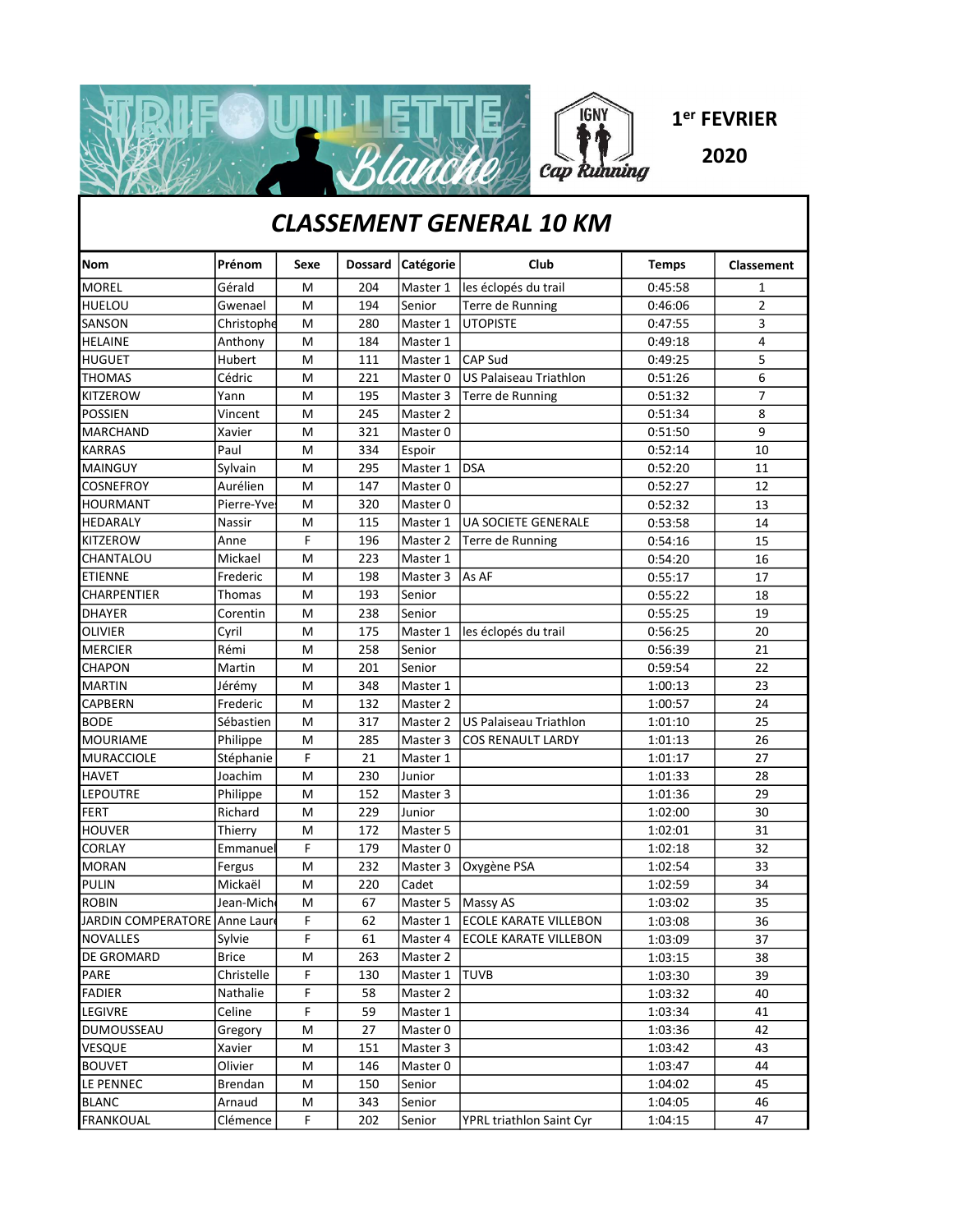| <b>DECHANCE-MERCIER</b>           | Mélina           | F           | 259       | Senior             |                                    | 1:04:35            | 48         |
|-----------------------------------|------------------|-------------|-----------|--------------------|------------------------------------|--------------------|------------|
| THIERRY                           | Erwann           | M           | 50        | Master 2           |                                    | 1:04:37            | 49         |
| <b>BARTOLETTI</b>                 | Laurent          | M           | 131       | Master 3           |                                    | 1:04:42            | 50         |
| LE CAM                            | Ronan            | M           | 23        | Master 2           |                                    | 1:04:56            | 51         |
| <b>HUTTEAU</b>                    | Steven           | M           | 60        | Senior             |                                    | 1:05:18            | 52         |
| <b>ADAMCZYK</b>                   | Christophe       | M           | 287       | Master 2           |                                    | 1:05:27            | 53         |
| LETOURNEL                         | Marc             | M           | 275       | Master 3           | triathlon palaiseau                | 1:05:42            | 54         |
| GAYAN                             | Alain            | M           | 211       | Master 3           |                                    | 1:05:54            | 55         |
| <b>GERMACK</b>                    | Rodrigue         | M           | 284       | Master 1           |                                    | 1:06:07            | 56         |
| THIEBAULT                         | Stéphane         | M           | 142       | Master 2           | <b>VAL D'ORGE ATHLETIC</b>         | 1:06:08            | 57         |
| THIEBAUT                          | Christian        | M           | 176       | Master 1           |                                    | 1:06:12            | 58         |
| PINEAU                            | Gilles           | M           | 316       | Master 3           |                                    | 1:06:23            | 59         |
| MAQUERLOT                         | Vincent          | M           | 133       | Master 1           |                                    | 1:06:27            | 60         |
| PECHENOT                          | Juliette         | F           | 210       | Senior             |                                    | 1:06:30            | 61         |
| CAILLOU                           | Sylvaine         | F           | 276       | Master 2           |                                    | 1:06:31            | 62         |
| WILLIAM                           | Johann           | M           | 257       | Master 2           |                                    | 1:06:40            | 63         |
| LECLERC                           | Sébastien        | M           | 1         | Master 2           |                                    | 1:06:46            | 64         |
| CHERNYAKOV                        | Sergey           | M           | 216       | Senior             |                                    | 1:06:48            | 65         |
| <b>SOUDAIS</b>                    | Paul             | M           | 113       | Master 4           | DASSAULT SPORTS SURESNE            | 1:07:03            | 66         |
| <b>PECHENOT</b>                   | Nicolas          | M           | 219       | Senior             |                                    | 1:07:06            | 67         |
| <b>DUBARRY</b>                    | Maxime           | M           | 209       | Senior             | <b>COS RENAULT LARDY</b>           | 1:07:28            | 68         |
| CARREIRA                          | Anthony          | M           | 233       | Senior             |                                    | 1:07:32            | 69         |
| CHARLET                           | Olivier          | M           | 253       | Master 4           |                                    | 1:07:36            | 70         |
| <b>NUOIL</b>                      | Guillaume        | M           | 125       | Master 2           |                                    | 1:07:38            | 71         |
| <b>ROBILLIARD</b>                 | Guillaume        | M           | 337       | Espoir             |                                    | 1:07:40            | 72         |
| <b>MONTRADE</b>                   | Hervé            | M           | 322       | Master 1           |                                    | 1:07:43            | 73         |
| CHARBONNEAU                       | Coline           | F           | 254       | Senior             |                                    | 1:07:48            | 74         |
| <b>COUTIN</b>                     | Robert           | M           | 109       | Master 4           | TUVB triathlon                     | 1:07:59            | 75         |
| <b>GUILLEUX</b>                   | Olivier          | M           | 265       | Master 3           |                                    | 1:08:07            | 76         |
| <b>PERRIN</b>                     | Jean Christ      | M           | 144       | Master 2           | <b>VAL D'ORGE ATHLETIC</b>         | 1:08:29            | 77         |
| BERTHEREAU                        | Eric             | M           | 16        | Master 2           |                                    | 1:08:31            | 78         |
| LIENARD                           | Francois         | M           | 122       | Master 5           | Oxygène PSA                        | 1:08:41            | 79         |
| FOULON                            | Gerald           | M           | 246       | Master 1           |                                    | 1:09:18            | 80         |
| HAMACHE                           | Linda            | F           | 36        | Master 2           | <b>CAP RUNNING IGNY</b>            | 1:09:20            | 81         |
| HAZARD                            | Severine         | F           | 126       | Master 2           |                                    | 1:09:23            | 82         |
| <b>ADLER</b>                      | Emmanue          | F           | 103       | Master 2           |                                    | 1:09:27            | 83         |
| <b>CUVILLIER</b>                  | Nicolas          | M           | 160       | Master 3           |                                    | 1:09:45            | 84         |
| <b>MOURETON</b>                   | Frédérique       | F           | 247       | Master 4           | DASSAULT SPORTS SURESNES           | 1:09:47            | 85         |
| SOUDAIS                           | Claire           | $\mathsf F$ | 112       |                    | Master 3   DASSAULT SPORTS SURESNE | 1:09:50            | 86         |
| <b>MICHEL</b>                     | Daniel           | м           | 19        | Master 4           |                                    | 1:09:52            | 87         |
| <b>MURACCIOLE</b>                 | Jesson           | Μ           | 20        | Master 1           |                                    | 1:09:53            | 88         |
| <b>NOURY</b>                      | Fabrice          | M           | 293       | Master 2           |                                    | 1:09:56            | 89         |
| POIZAT                            | Ghislaine        | F           | 157       | Master 1           |                                    | 1:09:58            | 90         |
| <b>GIRET</b>                      | Eric             | M           | 191       | Master 2           |                                    | 1:10:20            | 91         |
| SAUZIERES                         | Thierry          | M           | 106       | Master 1           |                                    | 1:10:51            | 92         |
| LHUILLIER                         | Guillaume        | M           | 57        | Master 0           |                                    | 1:10:53            | 93         |
| GOULAMABASSE                      | Moubachir        | м           | 84        | Master 0           |                                    | 1:10:55            | 94         |
| <b>DEBONDUE</b>                   | Guillaume        | M           | 231       | Master 0           |                                    | 1:10:58            | 95         |
| <b>BOLLE</b>                      | Hervé            | м           | 294       | Master 2           |                                    | 1:10:59            | 96         |
| <b>BONNET</b>                     | Cédric           | Μ           | 32        | Master 2           |                                    | 1:11:03            | 97         |
| PILLET                            | Thomas           | м           | 306<br>54 | Master 0           |                                    | 1:11:10            | 98         |
| <b>MESTCHERINOFF</b>              | Alexandre        | M           |           | Master 1           |                                    | 1:11:27            | 99         |
| GARODEL                           | Stephane         | М<br>F      | 31<br>30  | Master 2           |                                    | 1:11:42            | 100        |
| <b>HERMES</b>                     | Mathilde         |             |           | Master 1           |                                    | 1:11:44            | 101        |
| <b>BARON</b>                      | Grégory          | M<br>F      | 329       | Master 0           |                                    | 1:11:45            | 102        |
| <b>RACOUSSOT</b><br><b>PRIAUD</b> | Aurélie          | M           | 90<br>264 | Master 0           | <b>Running Sanofi MAF</b>          | 1:11:46<br>1:11:50 | 103<br>104 |
| <b>MORAVIC</b>                    | Pascal<br>Alexis | M           | 301       | Master 2<br>Senior |                                    | 1:11:58            | 105        |
|                                   |                  |             |           |                    |                                    |                    |            |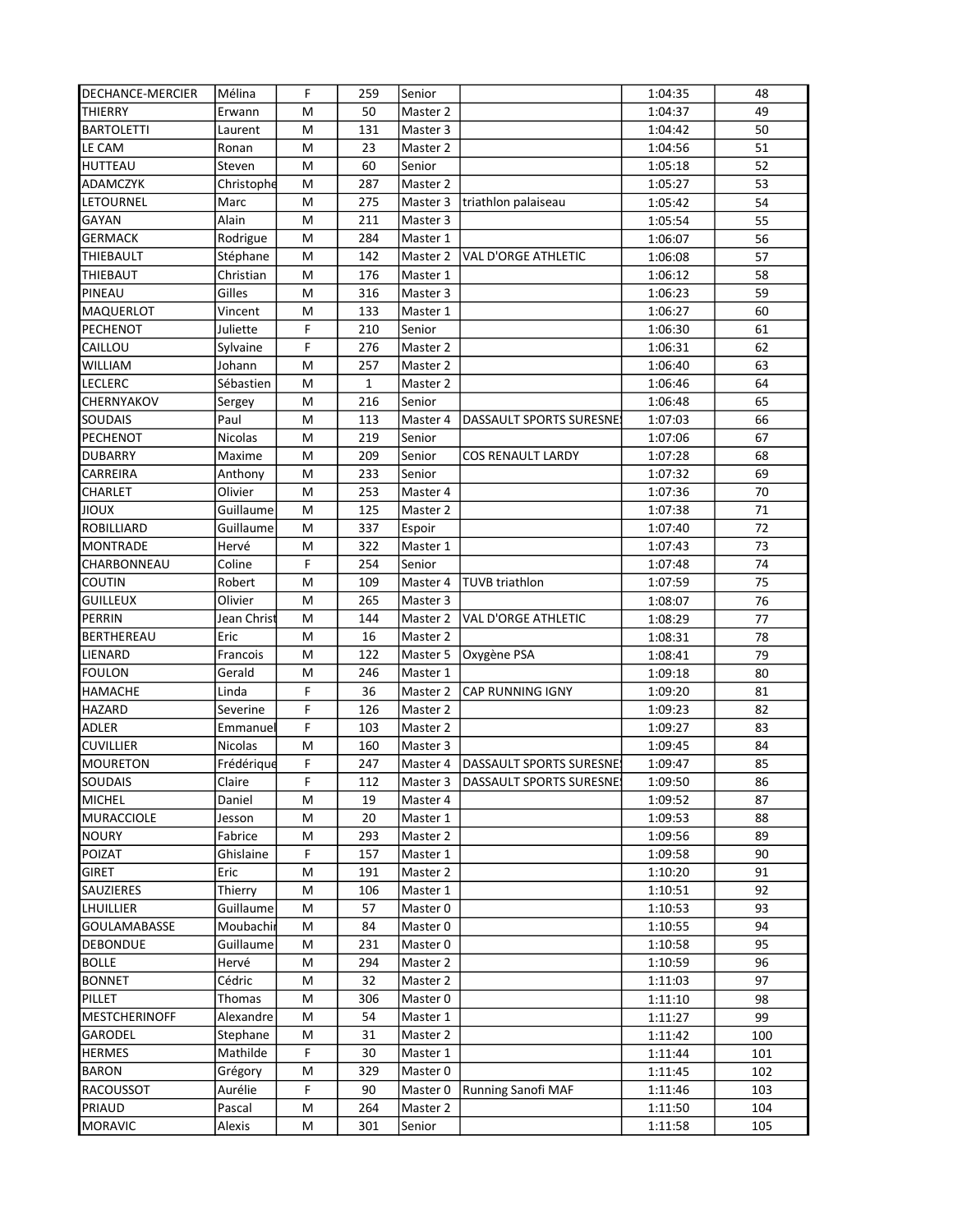| <b>GERMAIN</b>          | Gilles          | м              | 148 | Master 6 |                         | 1:12:00 | 106 |
|-------------------------|-----------------|----------------|-----|----------|-------------------------|---------|-----|
| <b>BARON</b>            | Roland          | м              | 100 | Master 4 |                         | 1:12:01 | 107 |
| <b>DOUKHAN</b>          | Ariane          | F              | 333 | Espoir   |                         | 1:12:03 | 108 |
| LEBERT                  | Frederic        | M              | 303 | Master 0 |                         | 1:12:06 | 109 |
| <b>BOULANGER</b>        | François        | M              | 302 | Master 1 |                         | 1:12:08 | 110 |
| <b>OUNZI</b>            | Dalila          | F              | 92  | Master 1 |                         | 1:12:12 | 111 |
| <b>TRABELSI</b>         | Myriam          | F              | 248 | Master 0 |                         | 1:12:30 | 112 |
| <b>GIBERT</b>           | Yann            | M              | 249 | Master 2 |                         | 1:12:31 | 113 |
| <b>BOUHADOUN</b>        | Louisa          | F              | 93  | Master 1 |                         | 1:12:37 | 114 |
| GOUDENEGE               | Julien          | M              | 188 | Master 0 |                         | 1:13:36 | 115 |
| LEMOUZY                 | <b>Nicolas</b>  | M              | 186 | Master 0 |                         | 1:13:37 | 116 |
| <b>LAPERE</b>           | Clémentin       | F              | 8   | Senior   |                         | 1:13:40 | 117 |
| <b>DUPAQUIER</b>        | Jerome          | M              | 174 | Master 1 |                         | 1:13:45 | 118 |
| COUDON                  | Florent         | M              | 18  | Senior   |                         | 1:13:47 | 119 |
| AUG                     | Sylvain         | M              | 173 | Master 0 |                         | 1:13:49 | 120 |
| ACHARD                  | Thierry         | M              | 24  | Master 3 |                         | 1:13:52 | 121 |
| DELATTRE                | Maud            | F              | 43  | Senior   |                         | 1:14:09 | 122 |
| GOUDENEGE               | Ludovic         | M              | 187 | Master 0 |                         | 1:14:11 | 123 |
| <b>THIRION</b>          | Arnaud          | M              | 156 | Senior   |                         | 1:14:12 | 124 |
| <b>NGHIEM</b>           | Xuan Dan        | M              | 225 | Master 4 |                         | 1:14:38 | 125 |
| <b>JURVILLIERS</b>      | Pauline         | F              | 163 | Senior   |                         | 1:15:12 | 126 |
| <b>WUNDERLE</b>         | Philippe        | M              | 137 | Master 4 | VAL D'ORGE ATHLETIC     | 1:15:14 | 127 |
| <b>DEMBELE</b>          | Abdraman        | M              | 149 | Master 0 |                         | 1:15:23 | 128 |
| PRIGENT                 | Isabelle        | F              | 240 | Master 4 | ASSOL CD91              | 1:15:41 | 129 |
| COULIBALY               | Emilie          | F              | 336 | Senior   |                         | 1:15:44 | 130 |
| <b>RUAUD</b>            | Patrick         | M              | 155 | Master 3 |                         | 1:15:47 | 131 |
| DE LABORDE NOGUEZ       | Michael         | M              | 850 | Senior   |                         | 1:15:58 | 132 |
| <b>BOUTIN</b>           | Roxane          | F              | 315 | Senior   | <b>MAS</b>              | 1:16:26 | 133 |
| VENISSE                 | Michel          | M              | 135 | Master 5 | VAL D'ORGE ATHLETIC     | 1:16:45 | 134 |
| <b>HENRY</b>            | Jerome          | M              | 101 | Master 1 |                         | 1:16:46 | 135 |
| <b>DUPUY</b>            | Sandrine        | F              | 178 | Master 3 |                         | 1:16:52 | 136 |
| <b>COLAS DES FRANCS</b> | Aurelie         | F              | 307 | Senior   |                         | 1:16:53 | 137 |
| LE GALLIC               | Clélia          | F              | 104 | Senior   | Type 1 Running Team     | 1:17:00 | 138 |
| JAMBART                 | Quentin         | M              | 251 | Junior   | Triathlon 91            | 1:17:18 | 139 |
| HAINAUT                 | Carole          | F              | 45  | Master 1 |                         | 1:17:23 | 140 |
| <b>HAINAUT</b>          | Sandra          | F              | 44  | Master 2 |                         | 1:17:24 | 141 |
| <b>DEKOUMI</b>          | Acia            | F              | 85  | Master 2 |                         | 1:17:31 | 142 |
| <b>ELHORGA</b>          | Sebastien       | M              | 182 | Senior   |                         | 1:17:34 | 143 |
| <b>HADID</b>            | Lina            | $\overline{F}$ | 235 | Senior   | FCD                     | 1:17:37 | 144 |
| <b>TUSSEAU NENEZ</b>    | Sandrine        | F              | 239 | Master 2 | CSX Ecole polytechnique | 1:17:38 | 145 |
| <b>BAUDOIN</b>          | Mathieu         | M              | 197 | Master 0 |                         | 1:17:49 | 146 |
| LETOURNEL               | Anne-Cath       | F              | 274 | Master 3 |                         | 1:17:58 | 147 |
| <b>BOURDON</b>          | Wilfried        | M              | 88  | Master 4 |                         | 1:18:02 | 148 |
| <b>JURE</b>             | Thierry         | м              | 261 | Master 4 |                         | 1:18:07 | 149 |
| LACOURIEUX              | Arthur          | M              | 53  | Cadet    |                         | 1:18:09 | 150 |
| LACOURIEUX              | Christophe      | M              | 51  | Master 2 |                         | 1:18:12 | 151 |
| FRENOIS-VEYRAT          | Gaelle          | F              | 110 | Senior   |                         | 1:18:14 | 152 |
| <b>JACQUET</b>          | Aurélie         | F              | 338 | Master 1 |                         | 1:18:16 | 153 |
| <b>MOREAU</b>           | Laurie          | F              | 10  | Espoir   |                         | 1:19:03 | 154 |
| <b>MENTION</b>          | Daniel          | M              | 217 | Master 4 |                         | 1:19:09 | 155 |
| <b>FLESSELLE</b>        | Jerome          | M              | 98  | Master 2 |                         | 1:19:16 | 156 |
| <b>ALTHOFFER</b>        | Nadege          | F              | 123 | Master 1 |                         | 1:19:21 | 157 |
| <b>ALBERTI DOURLENS</b> | Annabelle       | F              | 241 | Master 1 | viry athlé 91           | 1:19:23 | 158 |
| <b>DOURLENS</b>         | Pascal          | М              | 242 | Master 2 | viry athlé 91           | 1:19:25 | 159 |
| <b>DELHORBE</b>         | Agnes           | F              | 99  | Master 1 | <b>CAP RUNNING IGNY</b> | 1:19:43 | 160 |
| <b>MAITRE</b>           | Zoe             | F              | 271 | Cadet    |                         | 1:19:51 | 161 |
| VEAUX                   | <b>Baptiste</b> | M              | 205 | Senior   |                         | 1:20:27 | 162 |
| <b>ELHORGA</b>          | Michel          | M              | 181 | Master 4 |                         | 1:20:32 | 163 |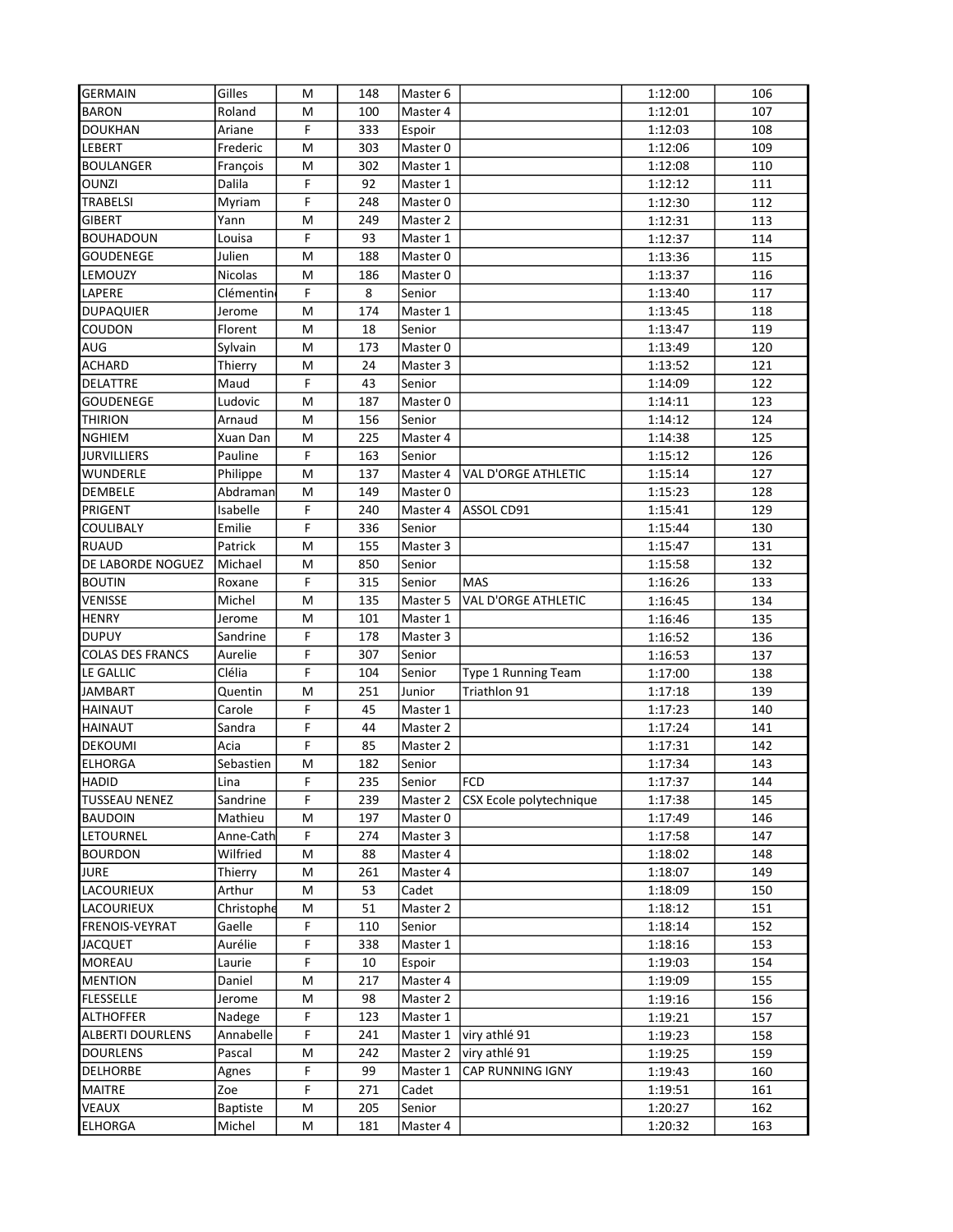| <b>DAVID</b>             | Maud         | F              | 213            | Master 1 |                                  | 1:20:36 | 164 |
|--------------------------|--------------|----------------|----------------|----------|----------------------------------|---------|-----|
| <b>BOUY</b>              | Romain       | M              | 214            | Senior   |                                  | 1:20:37 | 165 |
| LECORNAY                 | Julien       | M              | 282            | Master 0 |                                  | 1:21:14 | 166 |
| ZIMMERMANN               | Cyril        | M              | 91             | Master 2 | <b>EA ST QUENTIN EN YVELINES</b> | 1:21:33 | 167 |
| MILLEREAU                | Jean-Luc     | M              | 286            | Master 5 |                                  | 1:21:35 | 168 |
| <b>MANALO</b>            | Joven        | M              | 9              | Master 1 |                                  | 1:21:38 | 169 |
| BARDOU                   | Edith        | F              | 226            | Master 0 |                                  | 1:21:49 | 170 |
| SOUL                     | Charlotte    | F              | 344            | Master 0 |                                  | 1:22:03 | 171 |
| <b>COUDERC</b>           | Isabelle     | F              | 244            | Master 1 |                                  | 1:22:22 | 172 |
| ABGRALL                  | Carine       | F              | 266            | Master 1 |                                  | 1:22:23 | 173 |
| LACOURIEUX               | Angélique    | F              | 52             | Master 1 |                                  | 1:22:25 | 174 |
| <b>GUTTIN</b>            | Isabelle     | F              | 270            | Master 3 | <b>ESV</b>                       | 1:22:28 | 175 |
| <b>HAVET</b>             | Manon        | F              | 272            | Cadet    |                                  | 1:22:29 | 176 |
| <b>RIO</b>               | Michael      | M              | 260            | Master 3 |                                  | 1:22:33 | 177 |
| PECHENOT                 | Jean-Mich    | M              | 234            | Master 4 |                                  | 1:22:42 | 178 |
| <b>BOTTEREL</b>          | Anne         | F              | 262            | Master 2 |                                  | 1:22:45 | 179 |
| <b>GLEONEC</b>           | Céline       | F              | 269            | Master 1 |                                  | 1:22:46 | 180 |
| <b>GRENECHE</b>          | Suzie        | F              | 164            | Senior   | <b>PUC</b>                       | 1:22:51 | 181 |
| <b>TEILLET COLIN</b>     | Anne         | F              | 78             | Master 2 | SL Antony Atlétisme 92           | 1:22:56 | 182 |
| ROUDAUT                  | Florian      | M              | 6              | Senior   |                                  | 1:23:20 | 183 |
| <b>THOMAS</b>            | Sylvie       | F              | 138            | Master 5 | <b>VAL D'ORGE ATHLETIC</b>       | 1:23:50 | 184 |
| LEPAUL                   | Romain       | M              | 297            | Senior   |                                  | 1:23:51 | 185 |
| <b>LIBERATO</b>          | Héloïse      | F              | 296            | Senior   |                                  | 1:23:53 | 186 |
| <b>TRAMBLAY</b>          | Julien       | M              | 128            | Master 1 |                                  | 1:23:55 | 187 |
| DAGORNE MONMOUSSI Sandra |              | F              | 95             | Master 0 | Antony Athlétisme                | 1:23:59 | 188 |
| <b>JAMBART</b>           | Frédéric     | M              | 252            | Master 1 | Triathlon 91                     | 1:24:04 | 189 |
| <b>CUMONT</b>            | Romain       | M              | $\overline{4}$ | Senior   |                                  | 1:24:32 | 190 |
| <b>AUPART</b>            | Laurent      | M              | 997            | Master 2 |                                  | 1:25:07 | 191 |
| DE BECQUE                | Alys         | F              | 11             | Master 1 |                                  | 1:25:10 | 192 |
| <b>RENUCCI</b>           | Maroussia    | F              | 76             | Master 2 |                                  | 1:25:15 | 193 |
| QUESSADA                 | Cécile       | F              | 77             | Master 3 |                                  | 1:25:18 | 194 |
| NICOLEAU                 | Vincent      | M              | 207            | Senior   |                                  | 1:25:21 | 195 |
| <b>STEBACH</b>           | Arthur       | M              | 208            | Senior   | <b>Meudon Triathlon</b>          | 1:25:23 | 196 |
| <b>ALVES</b>             | Stephane     | M              | 107            | Master 1 |                                  | 1:25:28 | 197 |
| <b>BERNARD</b>           | <b>Bruno</b> | M              | 167            | Master 1 |                                  | 1:25:30 | 198 |
| SEGUINOT                 | Charlotte    | F              | 318            | Senior   |                                  | 1:25:35 | 199 |
| <b>GAULIN</b>            | Cécile       | F              | 268            | Senior   |                                  | 1:25:36 | 200 |
| <b>BORGHI</b>            | Camille      | F              | 48             | Master 1 |                                  | 1:25:55 | 201 |
| <b>BOSSU</b>             | Aurélie      | $\overline{F}$ | 49             | Senior   | Sainte Gen Triathlon             | 1:25:58 | 202 |
| THIERRY                  | Christine    | F              | 47             | Master 2 |                                  | 1:25:59 | 203 |
| PAUPY                    | Lionel       | M              | 328            | Master 4 |                                  | 1:26:00 | 204 |
| GASSE                    | Laurence     | F              | 74             | Master 3 |                                  | 1:26:02 | 205 |
| <b>CHICHE</b>            | Ronic        | M              | 69             | Master 3 |                                  | 1:26:04 | 206 |
| PACCOUD                  | Isabelle     | F              | 68             | Master 3 |                                  | 1:26:05 | 207 |
| <b>GUYON</b>             | Sylvaine     | F              | 279            | Master 0 |                                  | 1:26:06 | 208 |
| <b>BACH</b>              | Claude       | M              | 166            | Master 6 | CAP RUNNING IGNY                 | 1:26:17 | 209 |
| ALLEAUME                 | Claire       | F              | 129            | Master 1 |                                  | 1:26:30 | 210 |
| GARRIGUENC               | Daniel       | М              | 29             | Master 6 |                                  | 1:26:47 | 211 |
| <b>AVELINE</b>           | Adrien       | M              | 14             | Espoir   |                                  | 1:26:51 | 212 |
| <b>DURAO</b>             | Valerie      | F              | 145            | Master 3 | VAL D'ORGE ATHLETIC              | 1:27:41 | 213 |
| <b>FERT</b>              | Marc         | M              | 283            | Master 1 |                                  | 1:27:43 | 214 |
| <b>DAVID</b>             | Patrick      | M              | 203            | Master 2 |                                  | 1:27:45 | 215 |
| <b>GONTARD</b>           | Florian      | M              | 189            | Senior   |                                  | 1:27:50 | 216 |
| <b>SEGUINOT</b>          | Marion       | F              | 319            | Senior   |                                  | 1:27:57 | 217 |
| <b>GRAS</b>              | Marie-Clai   | F              | 168            | Master 3 | Antony Athlétisme                | 1:28:00 | 218 |
| <b>BARBEAU</b>           | Claire       | F              | 120            | Senior   |                                  | 1:28:04 | 219 |
| <b>BARBEAU</b>           | Romain       | M              | 121            | Master 0 |                                  | 1:28:05 | 220 |
| <b>BORDAT</b>            | Emmanuel     | M              | 108            | Master 1 |                                  | 1:28:09 | 221 |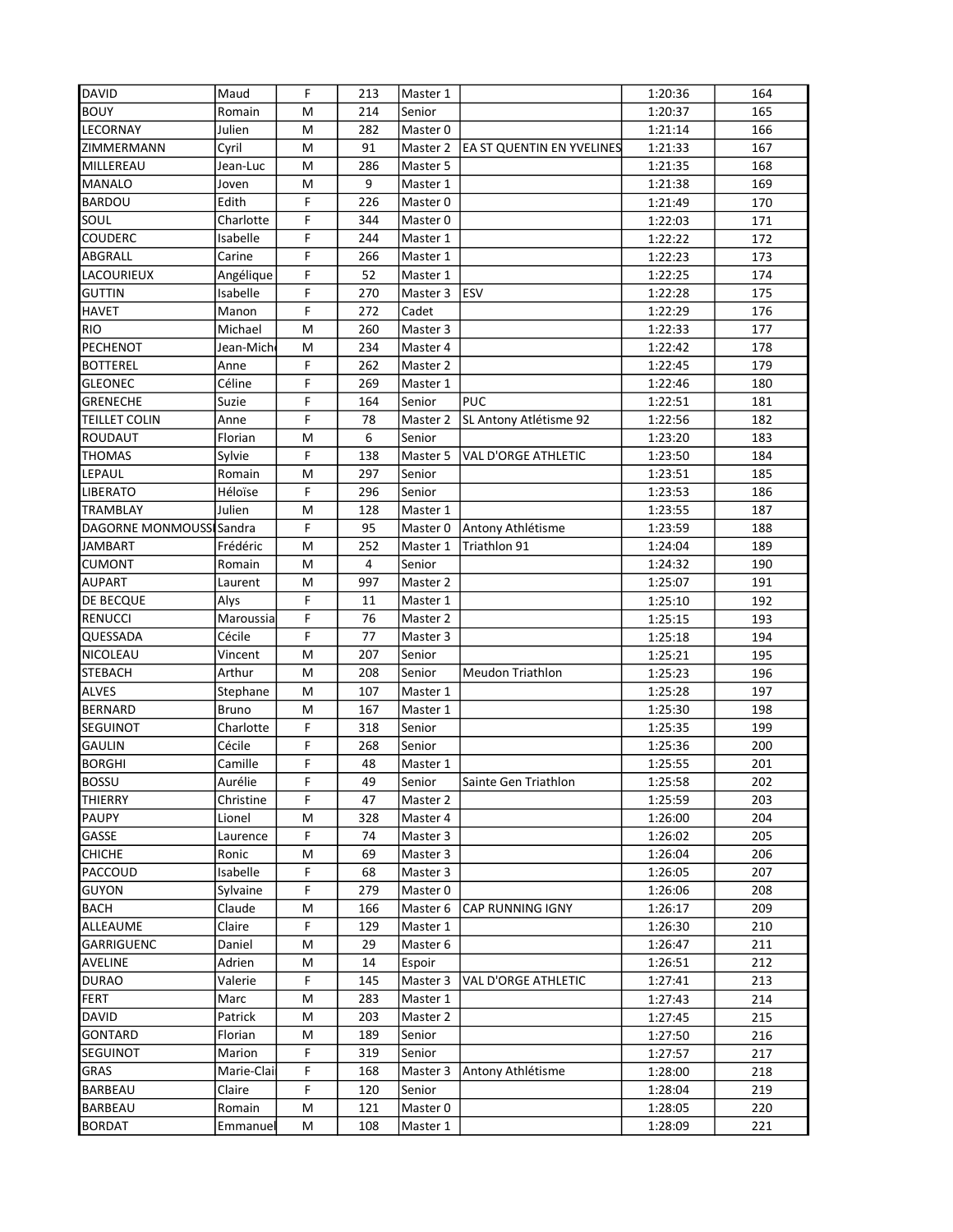| <b>LESCCOUET</b>     | Guillaume       | M           | 171            | Master 0 |                                   | 1:28:12 | 222 |
|----------------------|-----------------|-------------|----------------|----------|-----------------------------------|---------|-----|
| PEIL                 | Olivier         | M           | 243            | Master 1 |                                   | 1:28:18 | 223 |
| TRAMBLAY             | Caroline        | F           | 127            | Master 1 |                                   | 1:28:20 | 224 |
| EVANGELISTA          | Eric            | M           | 116            | Master 4 |                                   | 1:28:38 | 225 |
| CASSIER              | Benjamin        | M           | 324            | Senior   |                                   | 1:28:41 | 226 |
| <b>BLANCHET</b>      | Nicolas         | M           | 314            | Senior   |                                   | 1:28:42 | 227 |
| CHEVALI              | Gitta           | F           | 86             | Master 3 |                                   | 1:28:46 | 228 |
| <b>DOSTE</b>         | Christian       | M           | 206            | Master 3 |                                   | 1:29:13 | 229 |
| <b>VITRY</b>         | Christophe      | M           | 180            | Master 0 |                                   | 1:29:19 | 230 |
| <b>BLANCHARD</b>     | Agathe          | F           | 136            | Master 3 | <b>VAL D'ORGE ATHLETIC</b>        | 1:29:30 | 231 |
| <b>DAVI</b>          | Marilyne        | F           | 97             | Master 3 |                                   | 1:30:01 | 232 |
| <b>VOGT</b>          | Carine          | F           | 35             | Master 1 | <b>Athletic Club Brunoy</b>       | 1:30:02 | 233 |
| <b>GARRIGOS</b>      | Laetitia        | F           | 304            | Master 0 |                                   | 1:30:04 | 234 |
| ZIMMERMANN           | Anna            | F           | 22             | Master 1 | <b>EA ST QUENTIN EN YVELINES</b>  | 1:30:45 | 235 |
| CHARREIRE            | Christian       | M           | 291            | Master 4 |                                   | 1:31:06 | 236 |
| <b>JUBERT</b>        | Alix            | F           | 96             | Senior   |                                   | 1:31:08 | 237 |
| <b>MUSILLI</b>       | Stefania        | F           | 300            | Senior   |                                   | 1:32:21 | 238 |
| CHAPOT               | Alice           | F           | 298            | Senior   |                                   | 1:32:24 | 239 |
| <b>BIANCHI</b>       | Lucas           | M           | 299            | Senior   |                                   | 1:32:26 | 240 |
| RIOU                 | Ninie           | F           | 183            | Master 1 |                                   | 1:32:30 | 241 |
| SANGLIER             | Ines            | F           | 312            | Espoir   |                                   | 1:32:46 | 242 |
| LA BROUILLEDE        | Angelo          | M           | 310            | Junior   |                                   | 1:32:47 | 243 |
| VAILLANT             | Pauline         | F           | 192            | Senior   |                                   | 1:32:48 | 244 |
| <b>MDINA</b>         | Julie           | F           | 70             | Senior   |                                   | 1:32:49 | 245 |
| <b>THIBOUT</b>       | Juliette        | F           | 313            | Espoir   |                                   | 1:32:51 | 246 |
| LERISSON             | Sarah           | F           | $\overline{7}$ | Senior   |                                   | 1:32:54 | 247 |
| <b>FERT</b>          | Raphaelle       | M           | 996            | Senior   |                                   | 1:32:55 | 248 |
| <b>PULIN</b>         | Martine         | F           | 870            | Senior   |                                   | 1:32:58 | 249 |
| LESAGE               | Frederique      | F           | 185            | Master 2 |                                   | 1:33:08 | 250 |
| <b>FERT</b>          | Cyprien         | M           | 806            | Senior   |                                   | 1:33:11 | 251 |
| THIEBAULT            | Silvia          | F           | 143            | Master 2 | VAL D'ORGE ATHLETIC               | 1:33:13 | 252 |
| ANNOUSSAMY           | Antoine         | M           | 119            | Master 2 |                                   | 1:33:20 | 253 |
| <b>BRUYERE</b>       | Romain          | M           | 118            | Master 0 |                                   | 1:33:21 | 254 |
| SANDOZ               | Agnès           | F           | 331            | Master 0 |                                   | 1:33:23 | 255 |
| SANDOZ               | Emilienne       | F           | 332            | Master 0 |                                   | 1:33:24 | 256 |
| <b>HOARAU PRIVAT</b> | Sophie          | F           | 89             | Master 2 | Running Sanofi MAF                | 1:33:33 | 257 |
| MAILLARD             | Jérôme          | M           | 200            | Senior   | <b>Triathlon Plessis Robinson</b> | 1:33:36 | 258 |
| <b>BUHANNIC</b>      | Solen           | F           | 199            | Senior   |                                   | 1:33:37 | 259 |
| QUÉAU                | Amélie          | $\mathsf F$ | 215            | Senior   |                                   | 1:33:45 | 260 |
| <b>GLADIEUX</b>      | Virginie        | F           | 75             | Master 2 | Antony Athlétisme                 | 1:34:18 | 261 |
| <b>LE CORRE</b>      | Stéphanie       | F           | 222            | Master 0 |                                   | 1:34:27 | 262 |
| <b>BOUCHER</b>       | Lucie           | F           | 25             | Junior   |                                   | 1:34:35 | 263 |
| DAUVERGNE            | Emmanue         | F           | 83             | Master 3 | Antony Athlétisme                 | 1:34:36 | 264 |
| MESSANVI             | Gwladys         | F           | 158            | Senior   |                                   | 1:34:39 | 265 |
| <b>LOPES</b>         | Maria           | F           | 227            | Master 2 |                                   | 1:34:42 | 266 |
| <b>OLIVEIRA</b>      | Elisabete       | F           | 228            | Master 2 |                                   | 1:34:46 | 267 |
| MARGUERIE            | Philippe        | M           | 165            | Master 6 |                                   | 1:34:50 | 268 |
| <b>COUSTILLERE</b>   | Patrick         | M           | 169            | Master 7 |                                   | 1:35:00 | 269 |
| <b>ROHEE</b>         | Hugues          | M           | 170            | Master 6 |                                   | 1:35:02 | 270 |
| <b>BOURILLON</b>     | Cécile          | F           | 323            | Senior   |                                   | 1:35:23 | 271 |
| PICOLET              | Karine          | F           | 79             | Master 1 | <b>ANTONY</b>                     | 1:35:35 | 272 |
| PAUPY                | Benoit          | M           | 326            | Senior   |                                   | 1:35:52 | 273 |
| <b>DAUDIN</b>        | Fany            | F           | 325            | Senior   |                                   | 1:35:53 | 274 |
| <b>PAUPY</b>         | Anne-Mari       | F           | 327            | Master 3 |                                   | 1:35:57 | 275 |
| <b>KERN</b>          | Cvetka          | F           | 237            | Master 1 |                                   | 1:36:05 | 276 |
| <b>KERN</b>          | Sylviane        | F           | 236            | Master 5 |                                   | 1:36:07 | 277 |
| <b>LUCAS</b>         | Fanny           | F           | 15             | Master 0 |                                   | 1:36:39 | 278 |
| <b>BOISGARD</b>      | <b>Brigitte</b> | F           | 335            | Master 3 | pass running                      | 1:36:43 | 279 |